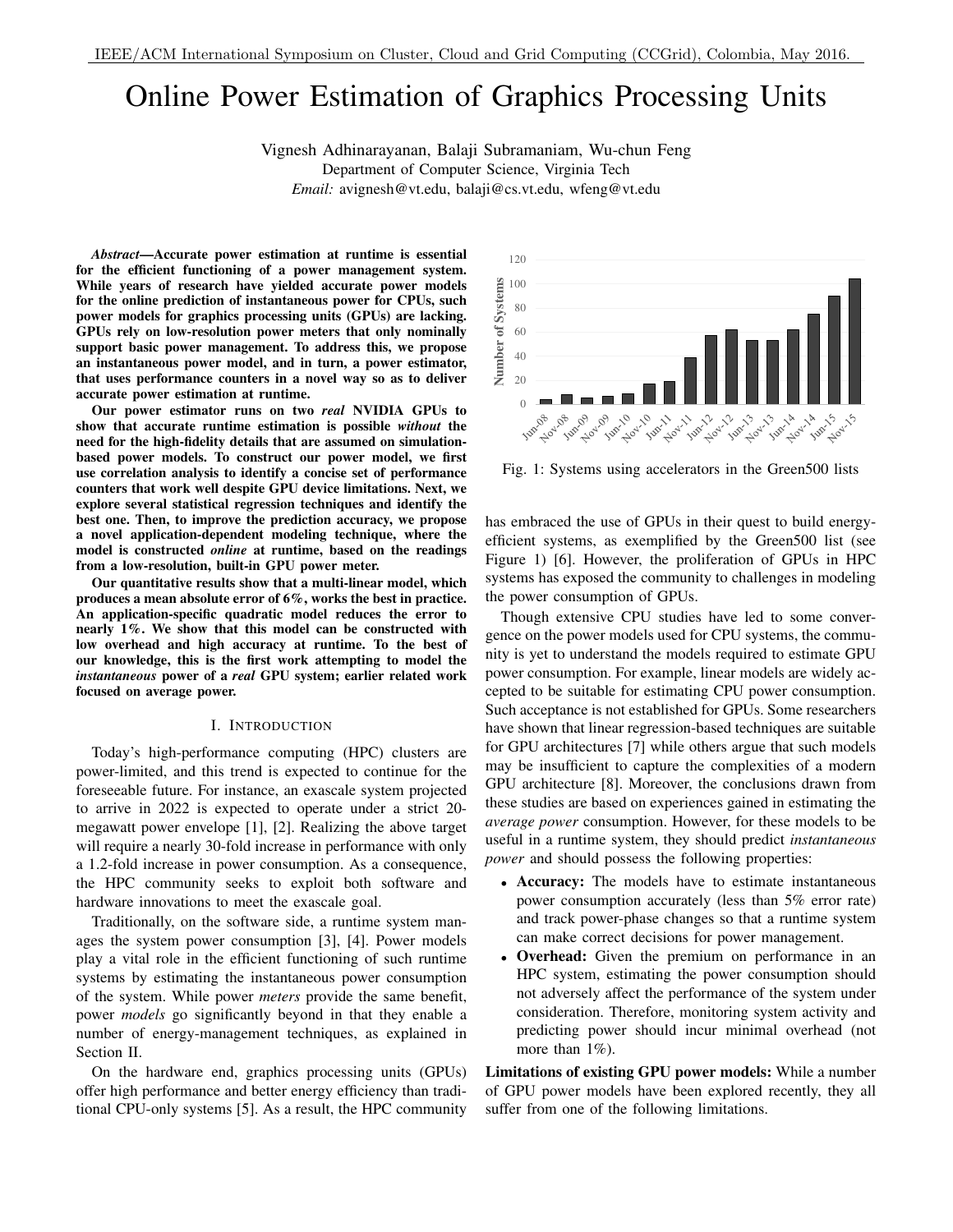- 1) They require multiple application runs and work only offline [7]–[11]. This renders the model unusable in a runtime system.
- 2) They work only in a simulator as the parameters used in these models cannot be measured on a real system [12], [13].

Contributions: Considering the above limitations in existing GPU power models and the previously described requirements for runtime power models, we make the following contributions in this paper:

- We present the *first* realization of an *instantaneous* power model for GPUs that is capable of providing live, runtime power estimates on real hardware.
	- Towards achieving the above, we perform a rigorous comparison of five types of statistical models.
	- To improve the model's accuracy, we introduce temperature-awareness to the model. While common in low-level models, modeling the temperature effects is generally lacking even in the well-studied higher-level CPU power models that are based on performance counters.
- To improve the accuracy of the instantaneous GPU power model, we introduce the notion of application-dependent models. To make this practical, we propose and evaluate the following two techniques:
	- We construct the power model from a smaller problem size to minimize the per-application data collection and modeling overhead.
	- Alternatively, we could construct these power models *online* at runtime using the GPU's built-in power sensors for feedback. Our evaluation of both these proposals show promising results with a mean absolute error rate of 1% and negligible overhead.
- Finally, we build and evaluate architecture-independent, portable models for estimating power across platforms.

# Our major findings include the following:

- In the case of application-independent models, multiple linear regression produces the highest accuracy with a mean absolute error rate less than 6% for both microarchitecture generations of NVIDIA GPUs under consideration.
- Temperature plays a significant role in determining the power consumed by the GPU. For all models evaluated, introducing temperature awareness improved the prediction accuracy.
- Application-dependent models give significantly higher accuracy with a mean absolute error rate of nearly 1% for both GPUs using quadratic models. Our results also reveal that the penalty of using a quadratic model is higher when sufficient information is not available.
- Only a minimal number of samples (one hundred as determined by our experiments) is required to construct an accurate application-dependent model at runtime. This indicates that the model can be constructed at runtime with a low overhead and high accuracy.

The rest of the paper is organized as follows. We motivate our work in Section II. Section III discuses background related to the hardware platforms, benchmark applications, and statistical techniques used in this paper. Section IV describes our methodology. We present our evaluation in Section V. Section VI discusses the related work and Section VII concludes our paper.

# II. MOTIVATION

With the increasing prevalence of built-in power meters in today's high-end GPUs, it may seem that modeling instantaneous power is unnecessary. However, a performance counterbased power model offers a few advantages over meters. For instance, it is possible to estimate power consumption at a granularity of 5000 Hz with a power model. In comparison, the built-in meters available in the two platforms we study operate at 60 Hz and 1 Hz. The high resolution offered by a power model exposes more power- and energy-saving opportunities to the runtime system.

Furthermore, in today's power-constrained HPC clusters where a node should quickly start operating at a lower frequency when the allotted power budget is exceeded, these power models are valuable. Using power models constructed for different operating frequencies, the runtime system could quickly determine a safe frequency in which a system should operate. Thus, power models offer a *one-shot* reconfiguration opportunity whereas using a power meter would mean a timeconsuming, iterative approach. The successful deployment of Intel's RAPL power models [14] and associated power management schemes for CPU clusters clearly emphasizes the model-based approach's advantages [15]–[17]. In this work, we focus only on estimating the GPU power for a given voltage and frequency setting. Managing the power by shifting to a different frequency is beyond the scope of this work.

# III. BACKGROUND

In this section, we describe the hardware platforms, statistical techniques, and the benchmark applications used.

# *A. Hardware Platforms*

Our hardware platforms include two high-end NVIDIA GPUs from different generations: (i) Fermi C2075 and (ii) Kepler K20c. The relevant details of these platforms are presented in Table I. Both these platforms are equipped with built-in sensors to measure power and temperature and have hardware counters to profile performance events (i.e., system activity). We reiterate that while power sensors help in measuring instantaneous power, the power models go further in enabling a number of energy management techniques as explained in Section II.

Measuring Power and Temperature: Power and temperature values reported by the built-in sensors can be accessed through the NVIDIA management library (NVML) interface [18]. This interface provides a C-based threadsafe API to monitor and manage the GPU. The corresponding methods to measure instantaneous power consumption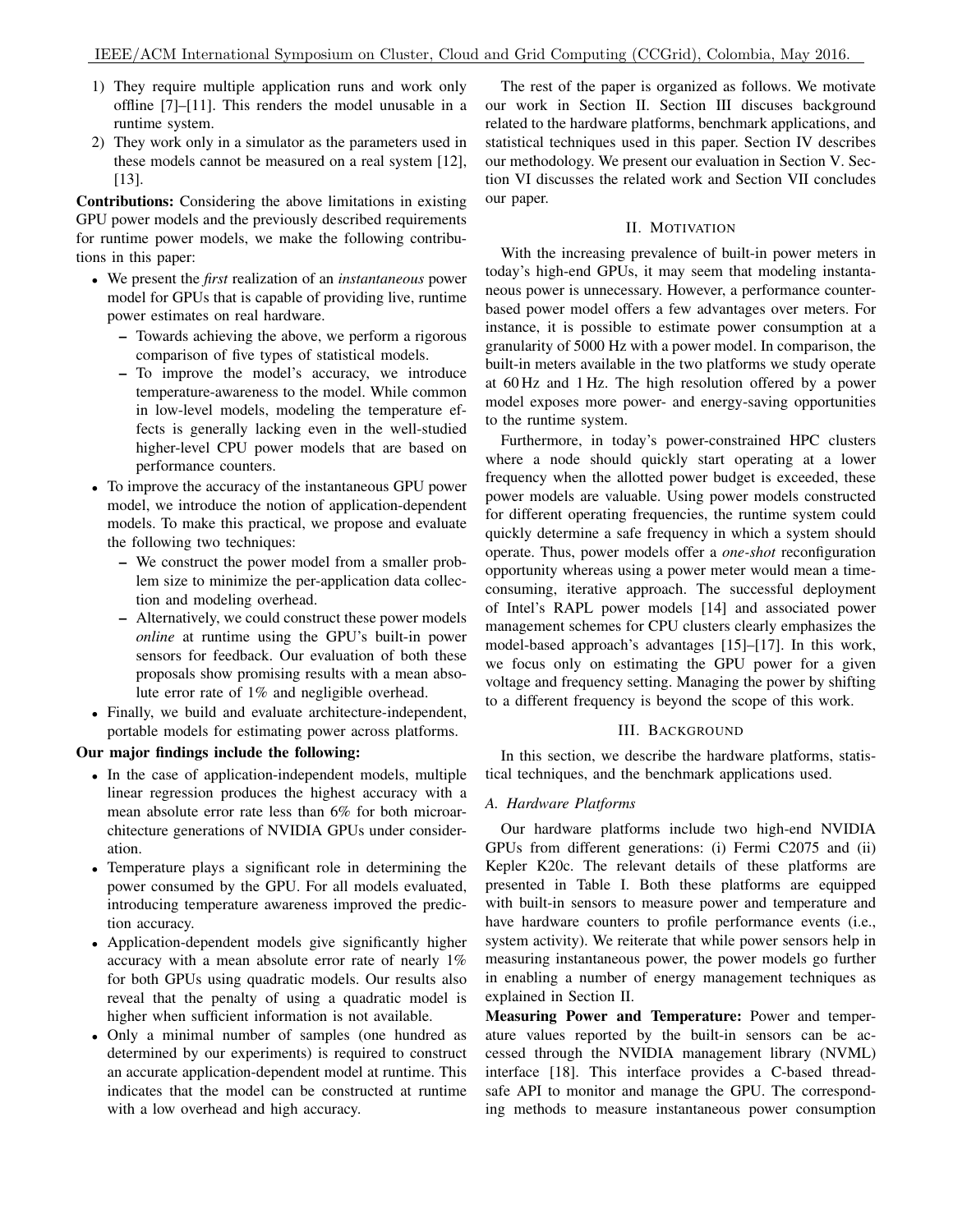| <b>Parameters</b>   | Fermi C2075 | Kepler K20c     |
|---------------------|-------------|-----------------|
| # CUDA cores        | 448         | 2496            |
| $#$ SMs             | 14          | 13              |
| Core frequency      | 1150 MHz    | 706 MHz         |
| Memory size         | 6GB         | 5 <sub>GB</sub> |
| Memory type         | GDDR5       | GDDR5           |
| Memory frequency    | $1.5$ GHz   | $2.6$ GHz       |
| Memory bandwidth    | 144 GB/s    | $208$ GB/s      |
| Peak DP performance | 515 GFlops  | 1170 GFlops     |
| Total board power   | 215W        | 225W            |

TABLE I: Hardware Details

and temperature are nvmlDeviceGetPowerUsage and nvmlDeviceGetTemperature, respectively.

Profiling Performance Events: CUDA profiling tools interface (CUPTI) is used to profile performance events by configuring and querying the hardware performance counters available in the NVIDIA GPUs [19]. There are 74 and 140 native performance events in C2075 and K20c, respectively. However, only a small fraction of these events (between one and eight, depending on the chosen events) can be profiled simultaneously.

#### *B. Statistical Methods*

Regression techniques are normally used to establish the relationship between two variables, a dependent variable  $y$ (also known as the *response*) and an independent variable  $x$ (also known as the *predictor*), through an unknown parameter  $β$ . In our experiments, the response variable is the power consumed and the predictors are the performance counters. Regression modeling involves finding the best value for  $\beta$ , given a modeling function  $f$ . Traditionally, the method of least squares is used to find the value of  $\beta$ .

**Linear Models:** In statistics, if the modeling function  $f$  is linear in  $\beta$ , then the model is considered linear. Thus, even if the relationship between the dependent variable  $y$  and the independent variable  $x$  is non-linear, a model falls under the category of linear models as long as  $\beta$  is linear. The linear models explored in this paper are described below.

Simple Linear Model (SLR): In this model, the response variable  $y$ , depends on a single predictor  $x$ . The basis function can be written as  $y_i = \beta_0 + \beta_1 x_i + \epsilon$ , where  $\epsilon$  is the error term that cannot be modeled empirically.

Multiple Linear Model (MLR): In a linear model, if the dependent variable is related to more than one independent variable, then it is called an MLR model.

*Interaction Effects:* Interaction terms must be included in a model if two independent variables play a combined role on the dependent variable and their effects cannot be separated. Interaction effects are expressed through a third variable which is the product of the two independent variables. In this paper, we consider only second-order interaction effects (i.e., interaction between two variables only).

*Quadratic Relationships:* The MLR model may also include higher-order variables which indicates a non-linear relationship between the predictors and the response. In this paper,

we evaluate quadratic models in which the response depends on the square of the predictors.

The mathematical basis functions of the MLR models evaluated in this paper are presented below:

Basic MLR model without interaction (MLR)  
\n
$$
y_i = \beta_0 + \beta_1 x_{1i} + \beta_2 x_{2i} + \epsilon
$$
  
\nBasic MLR model with interaction (MLR+I)  
\n $y_i = \beta_0 + \beta_1 x_{1i} + \beta_2 x_{2i} + \beta_{12} x_{1i} x_{2i} + \epsilon$   
\nQuadratic model without interaction (QMLR)  
\n $y_i = \beta_0 + \beta_1 x_{1i} + \beta_{11} x_{1i}^2 + \beta_2 x_{2i} + \beta_{22} x_{2i}^2 + \epsilon$   
\nQuadratic model with interaction (QMLR+I)  
\n $y_i = \beta_0 + \beta_1 x_{1i} + \beta_{11} x_{1i}^2 + \beta_2 x_{2i} + \beta_{22} x_{2i}^2 + \beta_{12} x_{1i} x_{2i} + \epsilon$ 

Stepwise Regression: Sometimes, too many independent variables are considered for modeling. To eliminate the unnecessary ones, we use a statistical technique known as *stepwise regression*. This technique alternates between two steps: (i) *forward selection* and (ii) *backward elimination*. During the forward selection step, the variable with the smallest *p-value*<sup>1</sup> is added to the model if this value is below a certain threshold. Intuitively, this variable explains the most variation in the modeling data. In the backward elimination step, among all variables added to the model, the one with the largest *pvalue* is dropped if the value is above a certain threshold. This indicates that the variable dropped does not significantly affect the accuracy of the model. The algorithm terminates when there are no more variables to be added or dropped.

# *C. Applications*

Statistical modeling involves a *training phase* in which the data is collected and the model is constructed and a *testing phase* in which the prediction accuracy of the model is evaluated. For our training phase, we chose workloads that exhibit a variety of computational and communication pattern representing a spectrum of application behavior. The *Level 1* applications (basic computational primitives) from the SHOC benchmark suite [20] was appropriate for this task. For the testing phase, we use applications from various benchmark suites including *Level 2* applications (full-fledged applications) from SHOC, select CUDA SDK samples, LLNL ASC proxy apps [21], and CUDA-equivalent SPEC ACCEL benchmarks [22] from Rodinia [23] and Parboil [24]. A brief description of the training and the testing applications is presented in Tables II and III, respectively.

## IV. METHODOLOGY

In this section, we describe our data collection methodology, event selection technique, and model construction.

#### *A. Data Collection*

We modified all the applications to include a *profiling CPU thread* that periodically measures instantaneous power and board temperature via NVML and system activities via

 $1<sub>p</sub>$ -value is a statistical metric that indicates whether a variable truly has an effect on the response.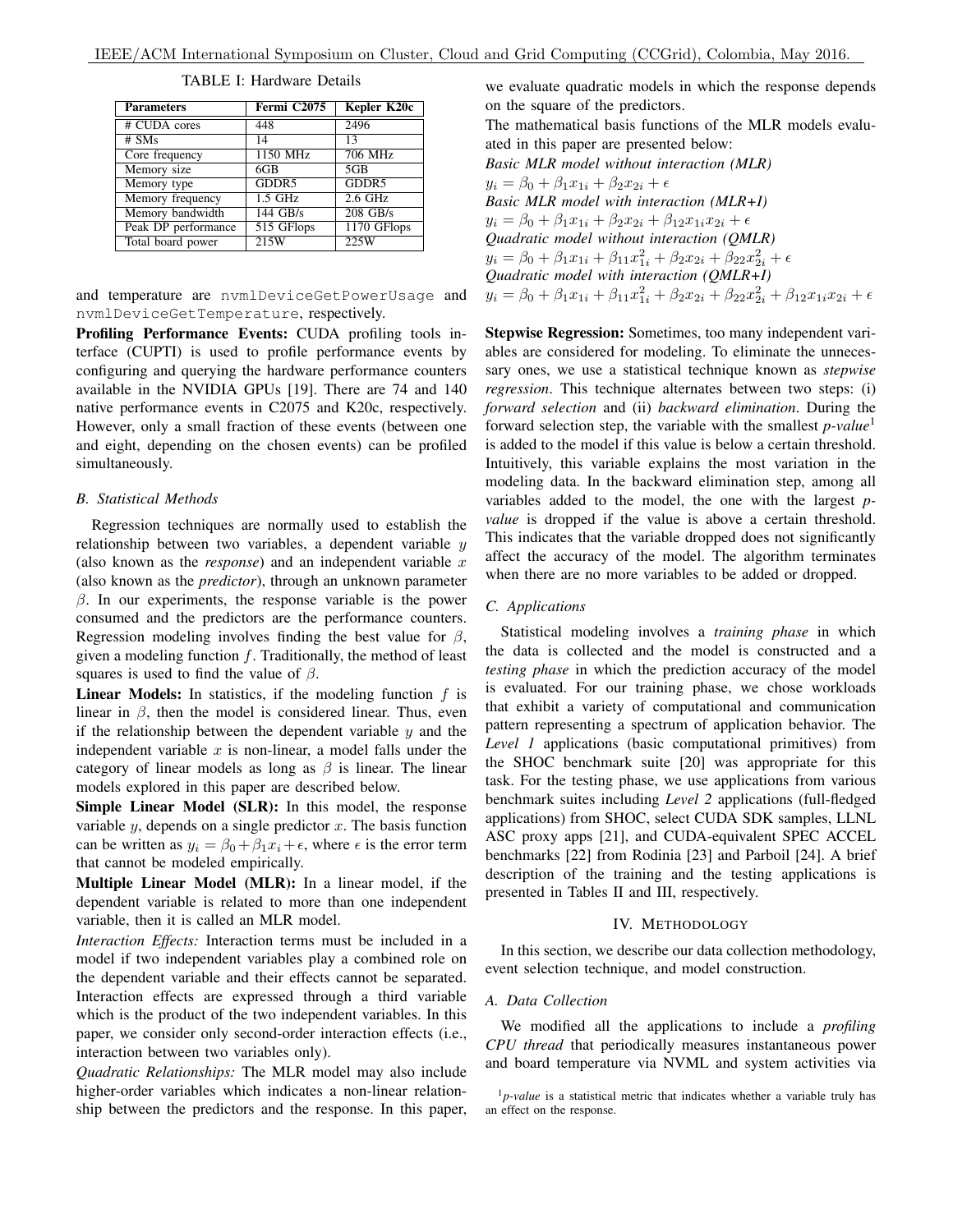| <b>Benchmark</b>      | <b>Description</b>                                | <b>Problem Size</b>            |
|-----------------------|---------------------------------------------------|--------------------------------|
| Stencil <sub>2D</sub> | Standard two-dimensional nine-point stencil       | 4096x4096; 1000 iter; 100 pass |
| SpMV                  | Sparse matrix-vector multiplication               | 12288x12288; 250pass           |
| FFT                   | Multiple two-dimensional fast Fourier transform   | 512-pt; 256MB; 1000 pass       |
| <b>GEMM</b>           | Single and double precision matrix multiplication | 16KB sq. matrix; 50 pass       |
| MD.                   | Pairwise calculation of Lennard-Jones potential   | 36864 atoms; 20000 pass        |
| Reduction             | Sum reduction operation                           | 64MB vector; 1000 pass         |
| Triad                 | Streaming vector dot product computation          | 16MB data; 1500 pass           |
| Scan                  | Parallel prefix sum algorithm                     | 64MB data; 350 pass            |
| Sort                  | Radix sort algorithm                              | 96MB data; 20000 pass          |
| <b>BFS</b>            | Breadth-first search on an undirected graph       | 1000000 vertices; 1000 pass    |

# TABLE II: Training Applications

# TABLE III: Testing Applications

| <b>Benchmark</b> | Source      | <b>Description</b>                                                              | <b>Problem Size</b>           |
|------------------|-------------|---------------------------------------------------------------------------------|-------------------------------|
| <b>LULESH</b>    | <b>LLNL</b> | Unstructured explicit shock hydrodynamics problem using Lagrangian methods      | $\overline{90}$ edges         |
| S <sub>3</sub> D | <b>SHOC</b> | Computes rates of chemical reactions across regular 3D grid                     | 48/40 edges; 2500 <i>pass</i> |
| QTC              | <b>SHOC</b> | Quality threshold clustering algorithm                                          | 26x1024                       |
| <b>FWT</b>       | <b>SDK</b>  | Computes product of a square data set and matrix of basis vectors               | 128 (Data), $32M$ (Kernel)    |
| Eigen            | <b>SDK</b>  | Computes eigen values for a given matrix                                        | 32768x32768                   |
| NW               | Rodinia     | Needleman-Wunsch - dynamic programming technique for aligning DNA sequences     | 16384 seq; 20 pass            |
| Hotspot          | Rodinia     | Estimates processor temperature based on architectural floorplan and power mea- | 2048x2048, 4(ht); 60000 iter  |
|                  |             | surements                                                                       |                               |
| Histo            | Parboil     | Accumulates number of occurrences of each value                                 | 256Wx8192H                    |
| MRI-O            | Parboil     | MRI image reconstruction from sampled radio responses                           | 128x128x128                   |
| <b>TPACF</b>     | Parboil     | Two-Point Angular Correlation Function; measures distribution of massive bodies | 48589 pts; 100 pass           |
|                  |             | in space                                                                        |                               |

CUPTI. This thread periodically looks up dedicated GPU hardware registers for measurement and does not interfere with normal GPU execution. The profiling interval was set to 20 ms for the C2075 GPU and 1000 ms for the K20c GPU considering the capabilities of the power measurement infrastructure of these systems.<sup>2</sup> The problem sizes for the different applications were chosen to ensure that we collect enough data points for model construction and testing. The relevant details for each application is shown in Tables II and III.

## *B. Event Selection*

Selecting the right predictors in a regression model plays an important role in determining the accuracy of the model. While all relevant events could be included to maximize the accuracy, current GPUs have only a limited number of hardware counters to profile events. Furthermore, several pairs of events cannot be simultaneously profiled. This severely limits the number of events that can be included in the model.

From several tens of available events, we select a concise set to model power consumption. The selection is done in two phases. In the first phase, we consider the events in isolation to identify those exhibiting high correlation with power. In the second phase, we consider the events in concert, identifying non-redundant events that can be simultaneously profiled to address device limitations.

The steps involved in the first phase are listed below:

1) We collect performance counters and power drawn for each application-event pair by running the applications multiple times.

- 2) We compute the Pearson's correlation coefficient between performance counters and power for each application individually, and for all the applications collectively.
- 3) We eliminate the events showing a low overall correlation less than  $\delta$ . The value for  $\delta$  was set as 0.65 for C2075 and 0.55 for K20c by manually performing sensitivity analysis to maximize accuracy.
- 4) From the remaining set of highly correlating events, we eliminate those events that do not consistently show high correlation across applications.

Events identified at the end of this phase are shown in the form of a correlation heatmap for the two GPUs under consideration in Fig. 2a and Fig. 2b.

Fig. 3 shows the algorithm used in phase two to determine events that are ultimately included in the power model. In this algorithm, the events are considered in decreasing order of overall correlation, with the highest correlating event selected first. For subsequent events, we check if they can be profiled simultaneously with the events already selected. If so, such events are included in the model only if they do not correlate with any of the events selected prior. As a result, we eliminate events that do not provide any new information.

The performance counters identified at end of this phase for modeling power are described below:

- ACT\_CYC: Number of cycles in which the GPU has at least one active warp.
- **DRAM-R:** Number of read requests sent to DRAM.
- INST ISS: Number of instructions issued.
- **INST\_EXE:** Number of instructions executed.

<sup>2</sup>We chose 20ms for C2075 versus 1000ms for K20c as the latter has issues with fine-grained power measurements as reported in [25].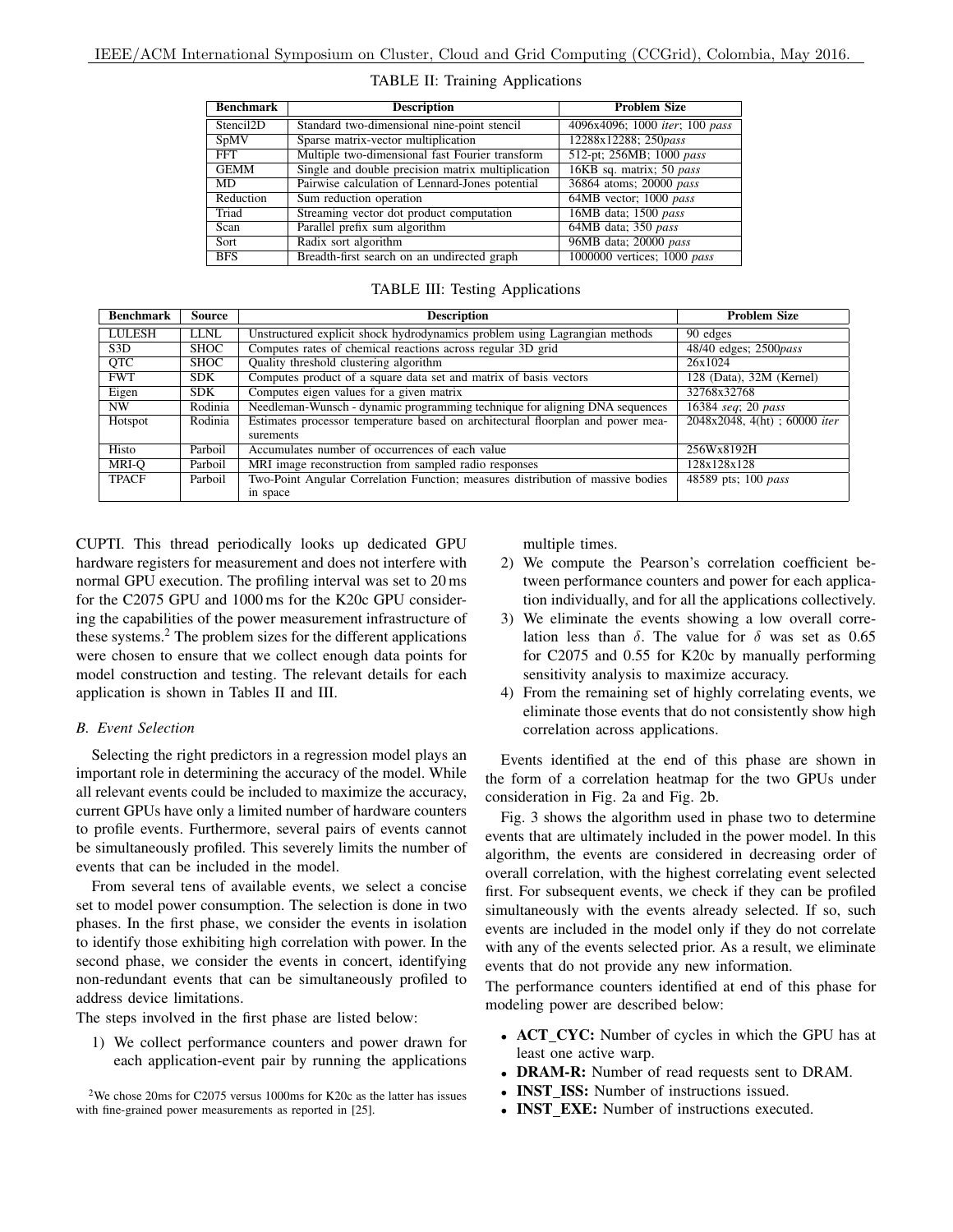

(b) Correlation Heatmap for K20c

Fig. 2: Correlation Heatmap. Performance counters showing the highest overall correlation with power (in decreasing order). Higher correlations are represented by darker shades and lower correlations are represented by lighter shades.



Fig. 3: Algorithm for event selection

- L2-R: Number of read requests sent to L2 cache.
- L2-W(L1): Number of write requests sent to L2 cache from L1 cache.

Among these, only ACT\_CYC, INST\_ISS and INST\_EXE were selected for both the GPUs. The difference between the two GPUs is that reads ( $DRAM-R$ ,  $L2-R$ ) correlated with power on the C2075, whereas writes  $(L2-W(L1))$  correlated with power on the K20. The predictors used for the two GPUs are shown in Table IV. We also consider portable models constructed using only those counters that show high correlation for both the GPUs under consideration. We consider these models to evaluate the scope of architecture-independent models.

TABLE IV: Predictors used in the models

| Counter                        | C <sub>2075</sub> | <b>K20c</b> | Portable |
|--------------------------------|-------------------|-------------|----------|
| <b>ACT CYC</b>                 |                   |             |          |
| DRAM-R                         |                   |             |          |
| <b>INST ISS</b>                |                   |             |          |
| <b>INST EXE</b>                |                   |             |          |
| $\overline{L}$ <sub>2</sub> -R |                   |             |          |
| $L2-W(L1)$                     |                   |             |          |

# *C. Modeling*

We construct five different models: simple linear regression (SLR), basic multiple linear regression (MLR), basic multiple linear regression with interaction (MLR+I), quadratic multiple linear regression (QMLR), and quadratic multiple linear regression with interaction (QMLR+I). We also explore the following approaches to construct the above five types of models.

Application-Independent Models: Two distinct sets of workloads are used for the training and the testing phase as described in Section III-C. From each workload used in the training phase, we collect 150 power and performance counter values to construct the model. This ensures adequate representation of each application in the model construction and avoids biasing the model towards longer running applications. We use the lm function available in the statistical software R to construct the model. The intercept values are fixed at 83000 mW and 42000 mW for the C2075 and K20c GPUs respectively. These values are the power consumed by the GPUs in their *active idle state*. The predictors of these models are the events identified in the *event selection* step. For the MLR models, we further refine the model by using stepwise regression to eliminate predictors that are not useful. To achieve this, we use the stepAIC function in R.

Application-Dependent Models: To increase the accuracy of the models, we explore application-dependent modeling. However, constructing such a model involves a one-time cost for each application. To reduce the cost, these models can be constructed using small-sized problems that run only for a few iterations.

**Online Models:** Our proposed technique for improving the accuracy while negating the drawbacks of application-dependent modeling involves the construction of a power model using the GPU's power sensors during the first few seconds of an application's execution. The power consumed by the rest of the application is predicted from the model thus constructed. The idea is to use a low-resolution power meter to construct a highresolution power model for fine-grained power management. To test the feasibility of the approach, we study the sensitivity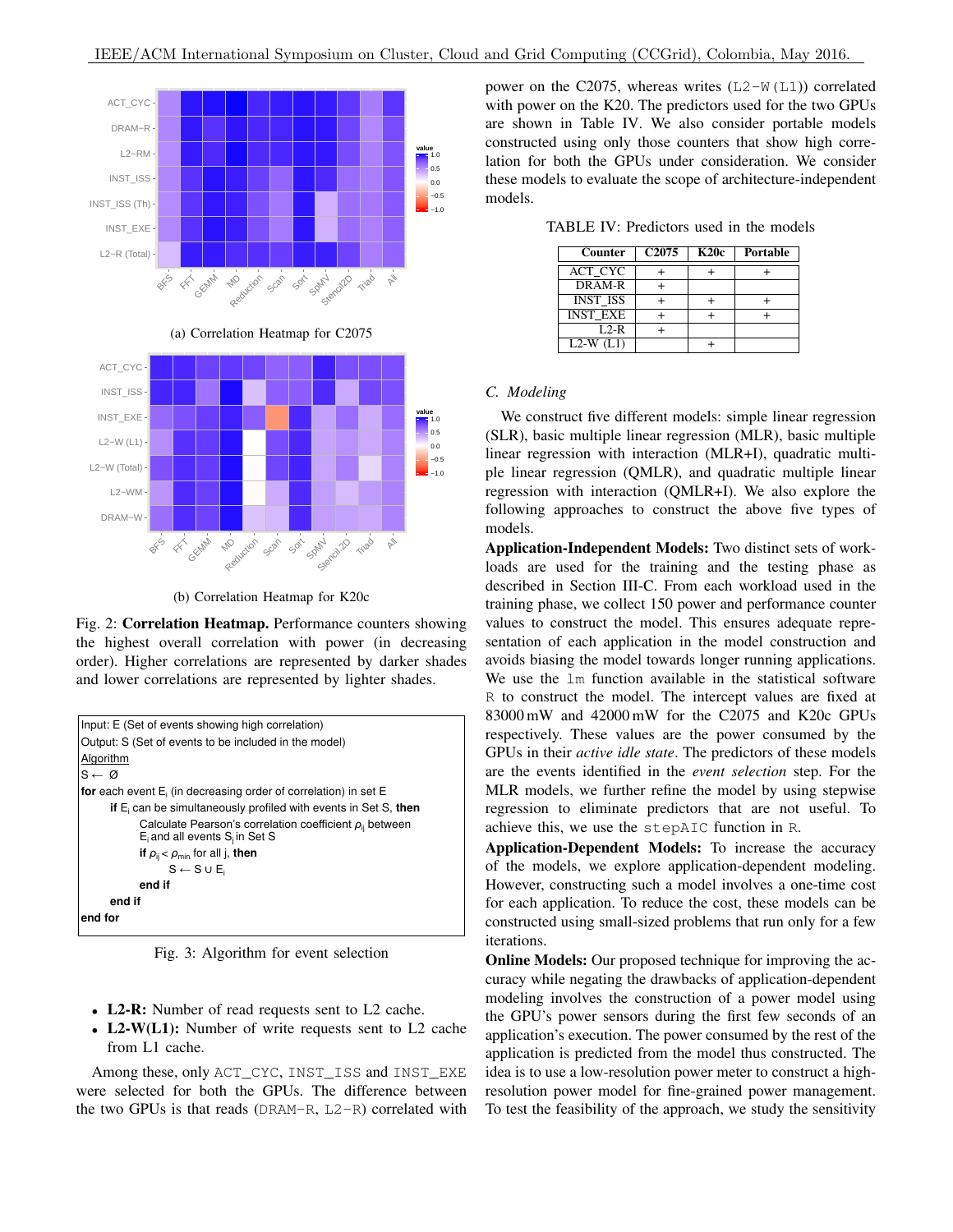(i.e., accuracy) of the model with respect to the number of samples (or data points), thereby determining the minimum number of samples required to construct these applicationdependent models at runtime. A low number of samples indicates that the model can be constructed quickly within the first few seconds of an application's execution.

Temperature-Aware Models: An initial analysis of the predicted values on the workloads used in the training phase revealed that the accuracy steadily decreased with an application's execution time. This is because the long-running applications increased the GPU's temperature which in turn affected the leakage power. To study the relationship between temperature and power, we operated the GPU under different temperatures. We performed this study by measuring the *active idle* power *after* the execution of several stress workloads that increased the GPU's temperature. Fig. 4 shows this relationship for the C2075 GPU. As evident from this figure, idle power can be modeled as a linear function of temperature for a realistic operating range. Therefore, in order to accommodate the effect of the GPU temperature on power consumption, we add temperature as a linear predictor to the models under consideration.



Fig. 4: Effect of temperature on idle power

#### V. RESULTS

In this section, we present the accuracy of the various models in terms of mean absolute error percentage which is calculated as follows. For every time slice (20 ms for C2075 and 1000 ms for K20c), the absolute error percentage is calculated using the following equation:

$$
Error \% = \frac{|\text{Estimated} - \text{Measured}|}{\text{Measured}} * 100
$$

The mean absolute error for an application is then calculated by averaging the values obtained across time slices.

### *A. Application-Independent Models*

Table V summarizes the results obtained for the various models on the target GPUs. The values presented in this table are the geometric mean error across all the test applications. We make two observations that hold true for both the GPUs: (i) *temperature-aware models consistently produce significantly higher accuracy compared to the basic models* and (ii) *linear models produce the highest overall accuracy*

*with a mean error percentage of 4.49% on C2075 and 6.14% on K20c*.

TABLE V: Mean error % for application-independent models

|               |                            | C <sub>2075</sub> |              | <b>K20c</b>       |
|---------------|----------------------------|-------------------|--------------|-------------------|
| <b>Models</b> | Basic<br><b>Temp-aware</b> |                   | <b>Basic</b> | <b>Temp-aware</b> |
| <b>SLR</b>    | 17.96                      | 8.59              | 21.67        | 9.44              |
| <b>MLR</b>    | 11.59                      | 4.49              | 18.66        | 8.29              |
| $MLR+I$       | 14.02                      | 6.83              | 14.74        | 6.14              |
| <b>OMLR</b>   | 14.83                      | 6.42              | 15.46        | 7.82              |
| OMLR+I        | 19.05                      | 10.31             | 19.56        | 8.86              |

The coefficient terms for the best application-independent models (i.e., MLR for C2075 and MLR+I for K20c) are shown in Table VI. We observe that while modeling the interaction terms helped in improving the accuracy for K20c, their contribution towards overall power is small as indicated by their disproportionately smaller coefficients. According to these models, one degree Celsius increase in device temperature increased the power consumption by 0.4 W on the C2075 GPU and 0.58 W on the K20c GPU. This can be attributed to the difference in transistor sizes: 40 nm for C2075 and 28 nm for K20c. We note that the linear form of the equations and the parameters used are similar to the CPU power models explored in the past. This indicates the possibility of a generic power model for heterogeneous systems which is worth exploring in the future.

Next, we present the mean error percentage for the applications individually in Fig 5. We observe that even for the more accurate temperature-aware linear models, certain applications (e.g., *Eigen*, *TPACF*) exhibited high error. To understand the nature of this high error, we present the estimated and measured power profiles for *QTC* on C2075 and *Eigen* on K20c in Fig. 6 and Fig. 7, respectively. These applications were chosen for highlighting because they show both the positives and the negatives of the models simultaneously. In both the cases, we observe that the MLR model accurately estimates the phase shifts in power, but not the exact power values. If we subtract the estimated values by some constant offset, the error percentage drops dramatically, for example from 32% to 3% for Eigen on K20c. *Our results indicate that the application-independent models are robust predictors of power-phase shifts for the workloads under consideration.*



Fig. 6: Application-Independent Models. Estimated and measured power profiles for QTC on C2075.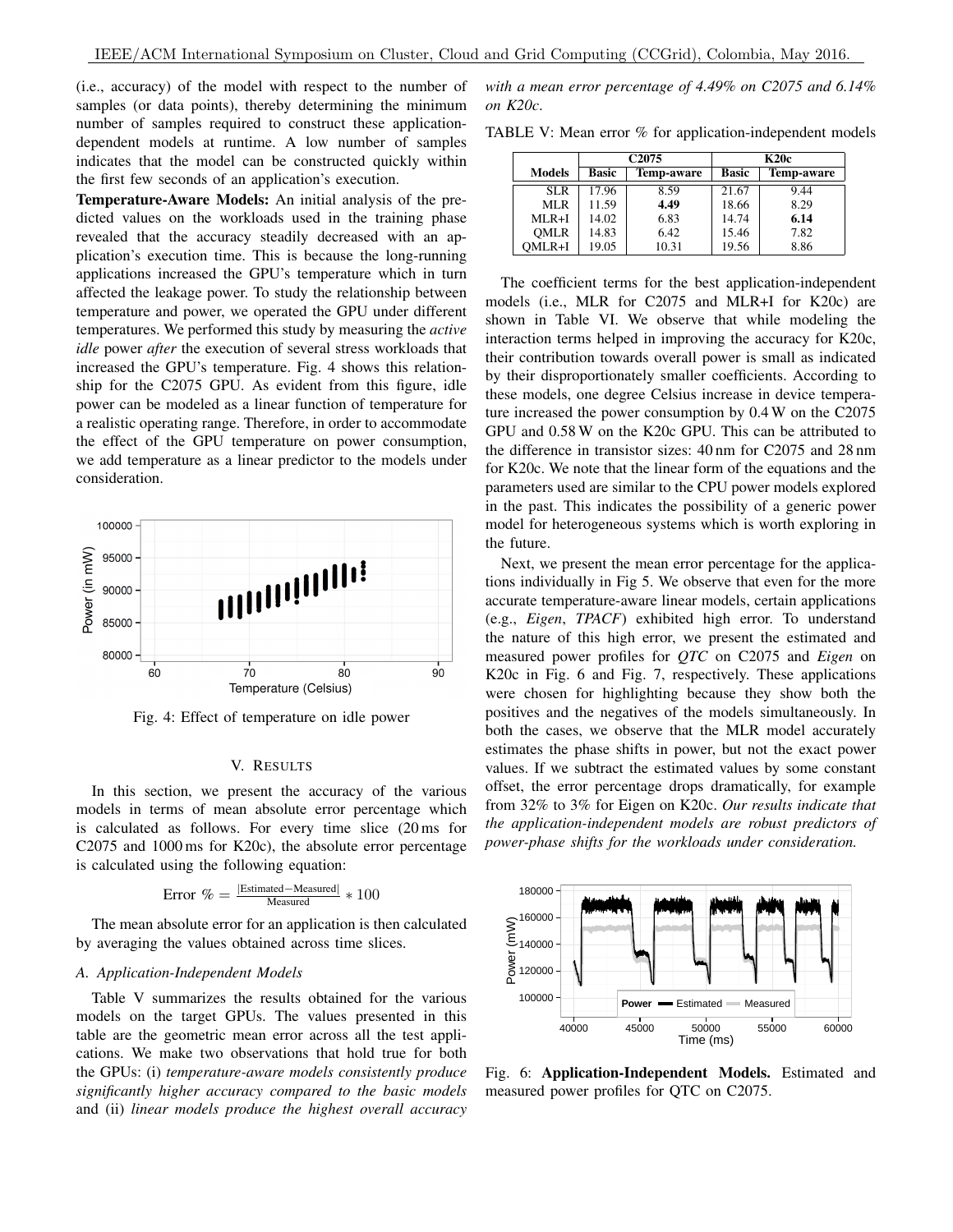| <b>Device</b>     | CYC.        |              | IE       |          | <b>DRAM-R</b> | $L2-R$       | $L2-W$   | $L2-W*TE$          |
|-------------------|-------------|--------------|----------|----------|---------------|--------------|----------|--------------------|
| C <sub>2075</sub> | $-3.62E-04$ | 4.91E-04     | 1.54E-03 |          | $6.03E-03$    | 1.22E-03     |          |                    |
| <b>K20c</b>       | 5.73E-05    | $-8.42E-0.5$ | 2.70E-05 |          |               |              | 2.50E-05 | 9.54E-14           |
| $L2-W*H$          | $L2-W*CYC$  | CYC*IE       | CYC*II   |          | $II*IE$       | Constant     |          | <b>Temperature</b> |
|                   |             |              |          |          |               | $8.30E + 04$ |          | $4.01E + 02$       |
| 8.23E-14          | $-1.41E-13$ | $-3.99E-14$  |          | 1.25E-13 | $-2.19E-15$   | $4.20E + 04$ |          | $5.80E + 02$       |

TABLE VI: Coefficient values for the best application-independent models



**Models MLR** MLR+I QMLR 2 QMLR+I SLR

Fig. 5: Application-Independent Models. Mean error % for applications shown individually for all evaluated models.



Fig. 7: Application-Independent Models. Estimated and measured power profiles for Eigen on K20c.

Cost of Portability: We evaluate portable models, by restricting the models to include only those events which have a high correlation with power consumption on both the GPUs under consideration. The error percentage achieved for these models is shown in Table VII. *We observe that the cost of portability is quite high: the error percentage for linear models increased from 4.49% to 8.22% on C2075 and from 6.14% to 9.40% on K20c*. This shows that even for successive generations of GPUs, portable models cannot be constructed without sacrificing accuracy.

TABLE VII: Mean error % for portable models

|               |              | C <sub>2075</sub> |              | <b>K20c</b>       |
|---------------|--------------|-------------------|--------------|-------------------|
| <b>Models</b> | <b>Basic</b> | <b>Temp-aware</b> | <b>Basic</b> | <b>Temp-aware</b> |
| SLR.          | 17.96        | 8.59              | 21.67        | 9.44              |
| MLR           | 18.55        | 8.22              | 23.36        | 8.48              |
| $MLR+I$       | 18.26        | 11.15             | 22.84        | 9.40              |
| <b>OMLR</b>   | 16.76        | 11.24             | 22.27        | 9.23              |
| OMLR+I        | 18.36        | 11.63             | 20.87        | 8.79              |

Overhead: We observe an overhead of less than 0.1% when we profile up to 5 performance counters (the maximum used by our model) at a sampling frequency of 50 Hz. *Our experiments reveal that profiling the performance counters does not induce additional overheads on the GPU*.

#### *B. Application-Dependent Models*

In this section, we evaluate if there are benefits to using application-dependent models. *We observe that the application-dependent models exhibit higher accuracy than the application-independent models as shown in Table VIII and Table V; the mean error rate goes down from 4.49% to 1.02% for C2075 and from 6.14% to 0.88% for K20c*. Among the models evaluated, QMLR+I showed the highest accuracy. However, the difference in accuracy is insignificant when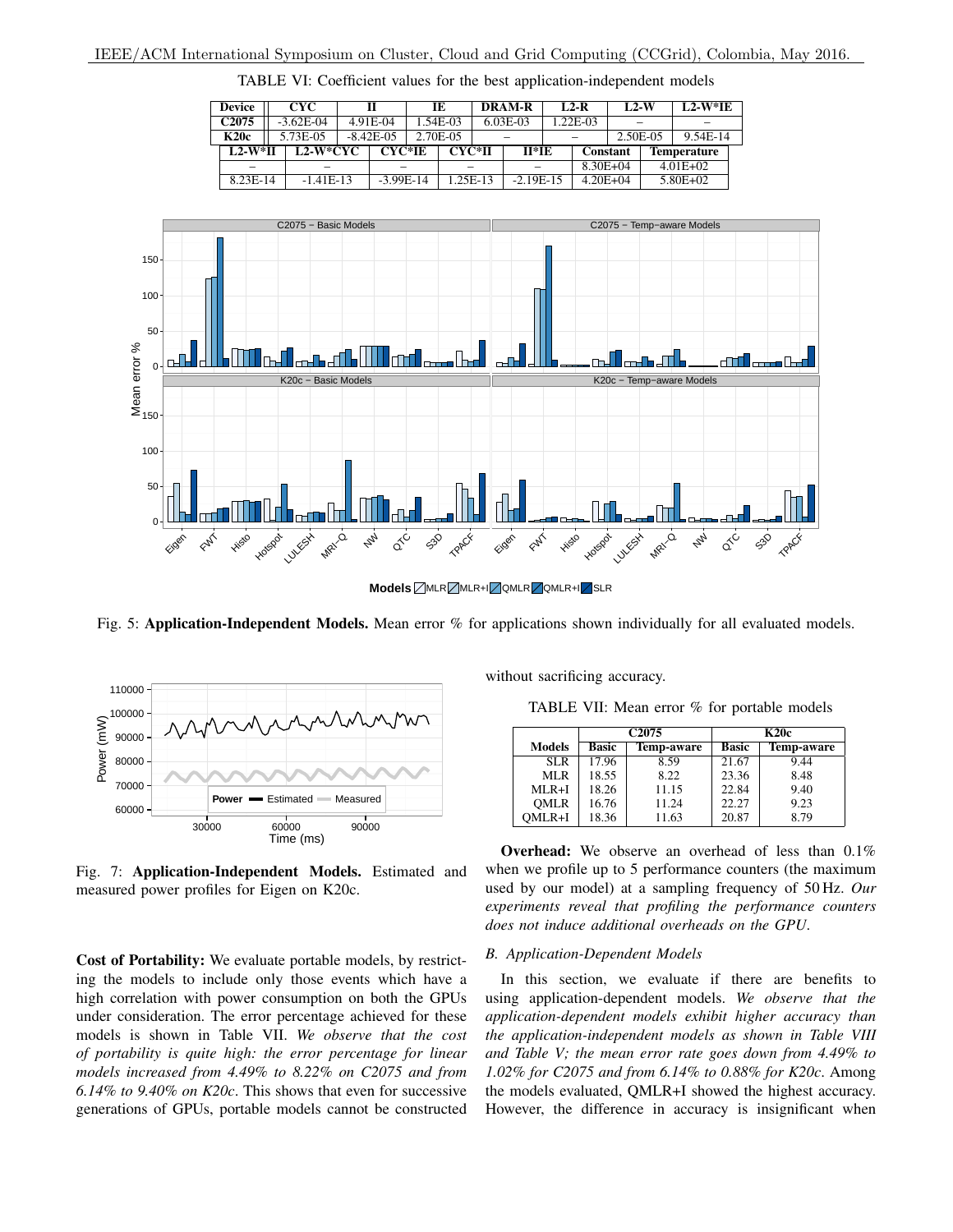

**Models MLR** MLR+I QMLR QMLR+I SLR

Fig. 8: **Application-Dependent Models.** Mean error % for applications shown individually for all evaluated models.

compared to the relatively simpler MLR+I model. Compared to application-independent models, these models are provided with only the most relevant information as their training data. This helps the more complex model in accurately estimating the power consumption and not merely phase shifts as shown in Fig. 9 and Fig. 10.

TABLE VIII: Mean error % for application-dependent models

|               |              | C <sub>2075</sub> |              | <b>K20c</b> |  |
|---------------|--------------|-------------------|--------------|-------------|--|
| <b>Models</b> | <b>Basic</b> | <b>Temp-aware</b> | <b>Basic</b> | Temp-aware  |  |
| SLR.          | 7.32         | 2.26              | 3.39         | 1.49        |  |
| MLR           | 4.73         | 1.62              | 2.64         | 1.22        |  |
| $MLR+I$       | 2.94         | 1.07              | 2.22         | 0.92        |  |
| <b>OMLR</b>   | 3.04         | 1.08              | 2.24         | 0.96        |  |
| OMLR+I        | 2.79         | 1.02              | 2.17         | 0.88        |  |



Fig. 9: Application-Dependent Models. Estimated and measured power profiles for QTC on C2075.

The mean error of the various power models is shown individually for each application in Fig. 8. In all the cases,



Fig. 10: Application-Dependent Models. Estimated and measured power profiles for Eigen on K20c.

the application-dependent models give significantly better accuracy compared to the application-independent models. However, applications such as LULESH and S3D show relatively poorer accuracy compared to the rest of the applications. This is because, these applications are composed of several computational kernels with distinct characteristics whereas the other applications are more homogeneous in nature. Such applications may benefit by modeling each computational kernel separately.

## *C. Constructing Power Models at Runtime*

To achieve the high accuracy offered by the applicationdependent models, we have to go through the process of constructing the model offline once for each application separately. This step can be avoided if we could construct the application-dependent models at runtime. However, for such models to be useful in a runtime system, model construction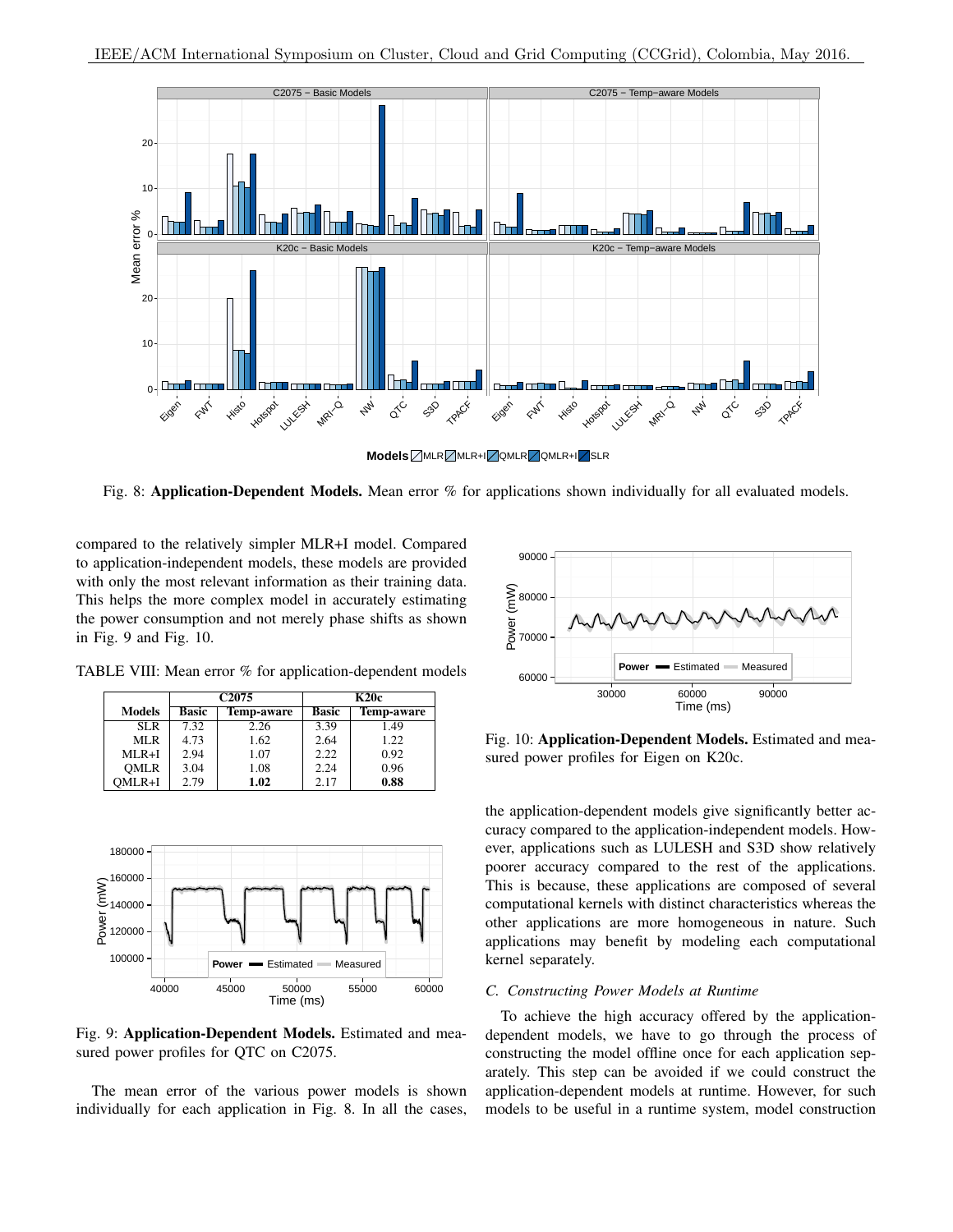should not introduce any significant overhead. This means only a few samples may be used to construct the model using simple techniques.

Sample-Size Sensitivity: We measured the sensitivity of MLR to the number of samples used for training. Fig. 11 shows the cumulative distribution function (CDF) plot for QTC on C2075. The x-axis represents error percentage and the y-axis represents the percentage of estimated values that falls below a given error percent during the testing phase. Models were constructed using the first 50, 100, 200, 400, and 800 samples and tested for the entire duration of the application (which consists of few thousand additional sample points). We observe that the accuracy of the MLR model improves only marginally when we use more than 100 samples.



Fig. 11: Sample-size sensitivity for QTC

Fig. 12 shows sample-size sensitivity for the remaining applications. We observe that the different applications require different number of samples to accurately capture the characteristics of the application. In general, about 100 sample points are sufficient to construct an accurate model for scientific applications which produces no noticeable overhead. Therefore, *model construction is feasible at runtime as the overhead is minimal and the accuracy obtained is high*. However, for applications having heterogeneous characteristics, such models need to be adapted dynamically depending on the kernel being executed.



Fig. 12: Sample-size Sensitivity

# VI. RELATED WORK

In this section, we describe the related work in GPU power modeling and CPU power modeling that shaped our work.

GPU Power Modeling: Ma et al. were among the first to model power consumption of a graphics processor. They use support vector machines and achieve modest accuracy in predicting power [26]. However, these models are no longer applicable to general-purpose GPUs. Nagasaka et al. developed a linear regression-based model to accurately estimate the average power consumed by a GPU kernel on a GeForce 285 GTX GPU [7]. Abe et al. made the model architecture-agnostic but the accuracy was greatly diminished [11]. Song et al. present another model using artificial neural networks to estimate average power consumption [8]. Ghosh et al. have explored statistical techniques encapsulating non-linear relationship between power and performance event and have reported higher accuracy than the purely linear models [9]. Kasichayanula et al. estimate power of micro-architectural components on GPU using an empirical activity-based model [10]. However, all these works [7]–[11] use several counters requiring multiple application runs and can predict the power consumption only offline.

Hong and Kim present a detailed empirical model to estimate the power consumed by GPU [27]. Constructing such models require in-depth knowledge of the low-level micro-architecture, making it difficult to use in practice. GPUWattch [12] and PowerRed [13] are other GPU power modeling works, both of which require extensive architecture knowledge and low-level simulation. These power estimation techniques for simulators cannot be directly ported to real hardware that is available today due to the limitations of hardware counters.

CPU Power Modeling: Bellosa was the first to show the existence of a relationship between power consumption and performance events [28]. This discovery resulted in several works on instantaneous power prediction [29]–[31] and management [32], [33] for CPUs. In addition to adapting these techniques for GPUs appropriately, we also had to overcome limitations in GPU hardware profiling and software tools. Our proposals to address these limitations included applicationspecific and online modeling. We also systematically study several models similar to the work done by Rivoire et al. [34] and Davis et al. [35] for CPUs.

## VII. CONCLUSION

In this work, we narrowed the knowledge gap between GPU power models and the existing literature on CPU power models. We found answers to previously unanswered questions regarding GPU power modeling. We identified system activities that correlate with power consumption of GPU systems. We found that apart from system activities, the device temperature plays a major role in determining the GPU's power consumption. We found that linear functions involving a few simple parameters are sufficient for highly accurate GPU power models. Then, we showed that application-dependent